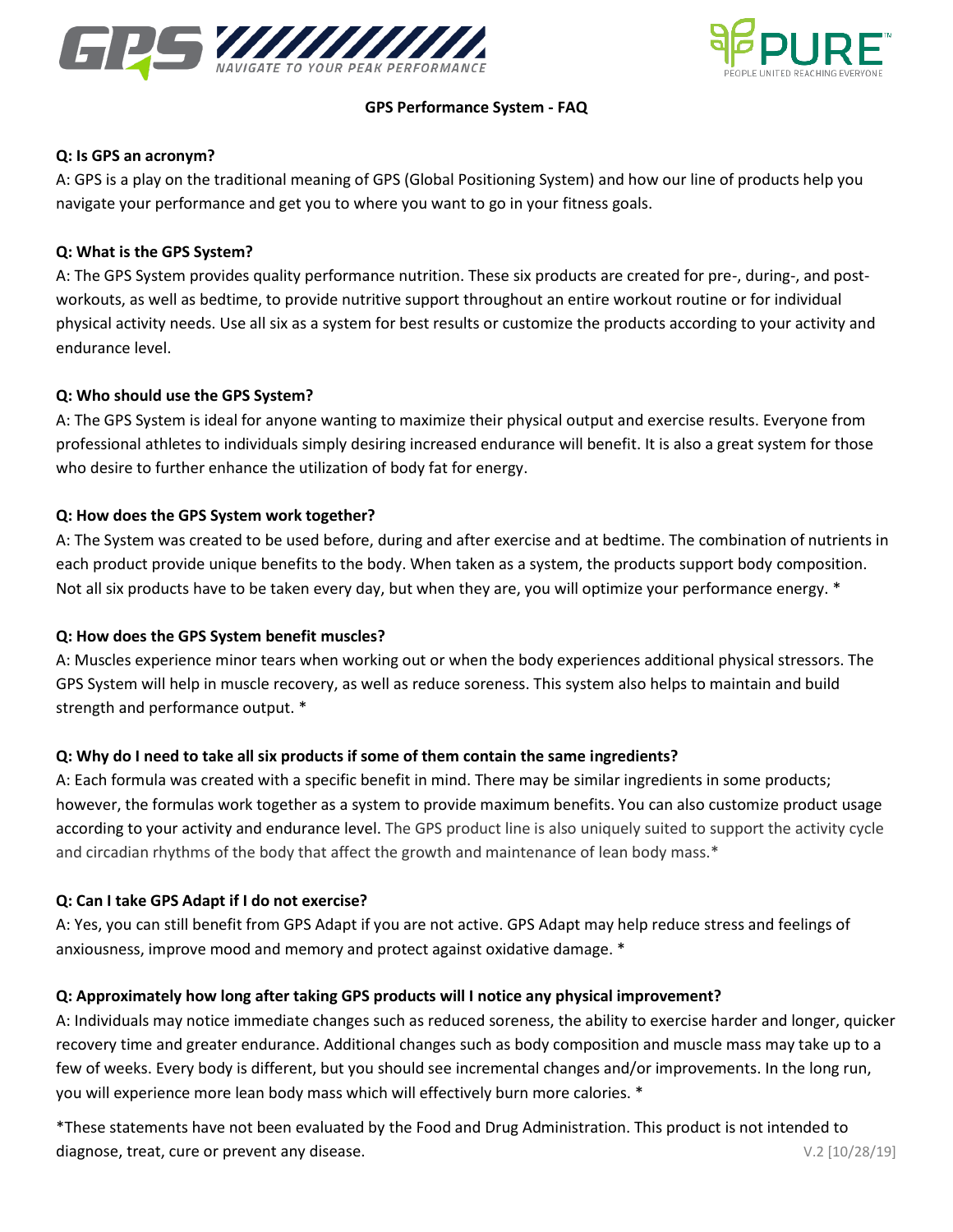



### **Q: Will any of the GPS products help me lose weight?**

A: GPS products are designed to help you change your body composition, not to lose weight. If you want to lose weight, we recommend pairing GPS products with our HealthTrim® products. By volume, muscle weighs more than fat so the scale may not show a change in weight, but your measurements will change (i.e., belt size, dress size, etc.).\*

### **Q: Will benefits differ for men and women?**

A: When it comes to improvements in physical output, endurance and strength, men and women will see similar results in performance. Maintenance of lean muscle mass and reduction of body fat are also similar when combined with exercise. Men who have higher levels of testosterone will likely see greater improvements in muscle strength and growth.\*

## **Q: Do GPS products provide sexual benefits?**

A: Yes. Beyond the athletic advantages provided by GPS Circulate, there are additional physiological effects that are often noted from its use. These can arise from vascular effects of the nutrient composition, (those resulting in the more efficient delivery of nutrients/oxygen throughout the body) as well as from the support of HGH (human growth hormone) release from the pituitary and from supported production of the neurotransmitter GABA (gamma aminobutyric acid). The key ingredient in GPS Circulate is L-arginine, an amino acid that works by increasing nitric oxide levels in the body and improving the elasticity of the arteries, thus facilitating increased blood flow. These physiological effects can include quicker recovery, improved mood, increased muscle mass and heightened sexual function in men and women. GPS Reset also supports sexual function and/or performance in both men and women. \* GPS Adapt, which helps minimize a feeling of anxiousness, can also help improve sexual performance. These products are not recommended for anyone younger than 18 years of age.

# **Q: If I don't exercise, can I still benefit from the GPS products?**

A: Yes. GPS Adapt will help reduce stress and feelings of anxiousness while improving mood and memory and protecting against oxidative damage. GPS Energize can be used as an alternative to ENERGY, but it will also support muscle preservation, which ENERGY does not. GPS Hydrate is a flavorful beverage that efficiently hydrates the body.\*

### **Q: Are GPS products gluten free?**

A: Yes, all GPS products are gluten free.

### **Q: Are GPS products safe for those sensitive to caffeine?**

A: GPS Energize is not recommended for those sensitive to caffeine.

# **Q: Do any of the GPS products contain dairy?**

A: Yes, GPS Rebuild contains whey protein derived from dairy.

# **Q: Are GPS products safe for children to consume?**

A: The following GPS products are safe for kids.

GPS Energize – ages 6-12, half serving; ages 12-18, full serving (maximum one serving per day); age 18+, full serving (maximum determined by total daily intake of caffeine)

\*These statements have not been evaluated by the Food and Drug Administration. This product is not intended to diagnose, treat, cure or prevent any disease. The second second second second second second second second second second second second second second second second second second second second second second second second seco